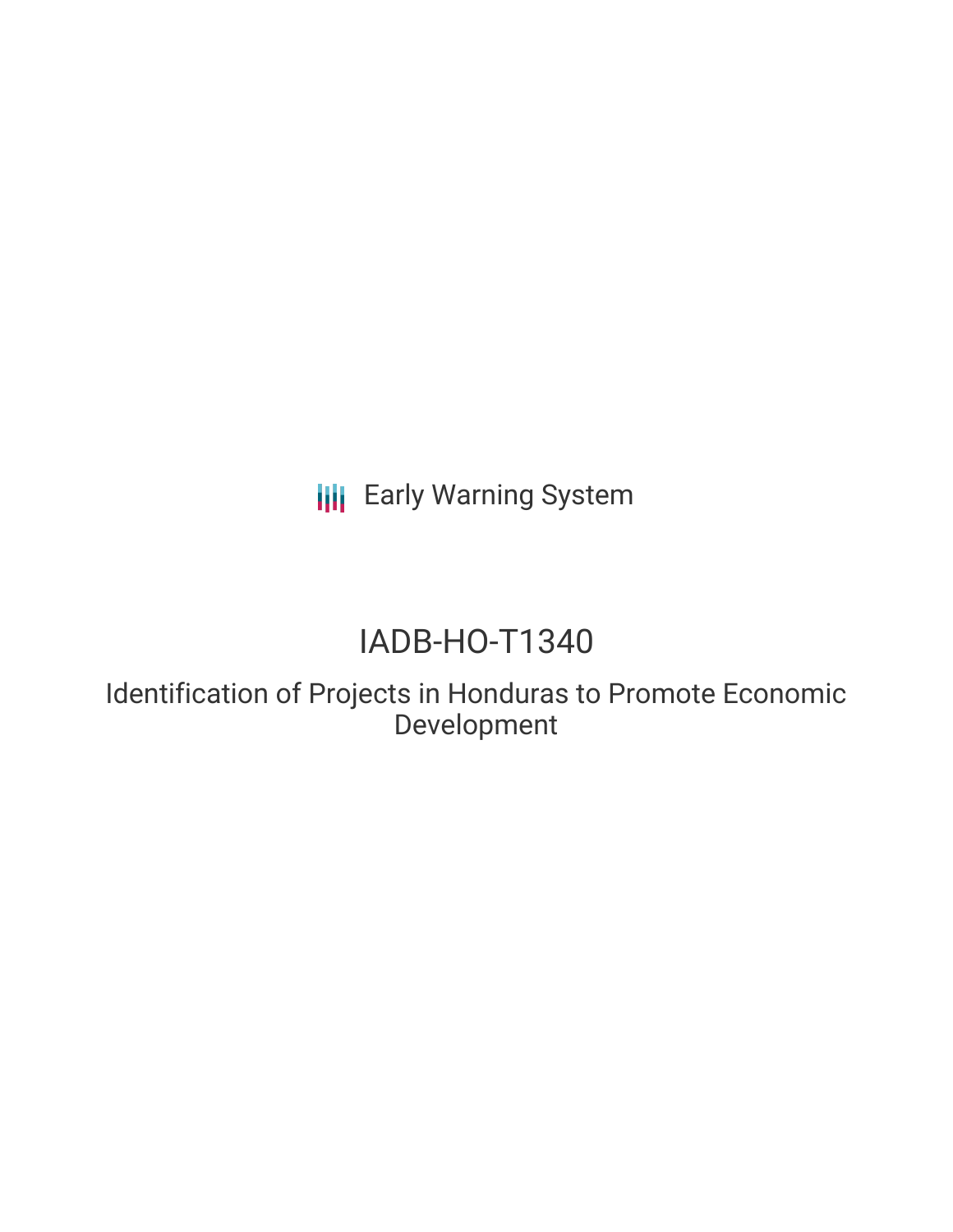

# Early Warning System Identification of Projects in Honduras to Promote Economic Development

### **Quick Facts**

| <b>Countries</b>               | <b>Honduras</b>                                                                                    |
|--------------------------------|----------------------------------------------------------------------------------------------------|
| <b>Financial Institutions</b>  | Inter-American Development Bank (IADB)                                                             |
| <b>Status</b>                  | Active                                                                                             |
| <b>Bank Risk Rating</b>        | C                                                                                                  |
| <b>Voting Date</b>             | 2019-07-15                                                                                         |
| <b>Borrower</b>                | Government of Honduras                                                                             |
| <b>Sectors</b>                 | Agriculture and Forestry, Industry and Trade, Law and Government, Technical Cooperation, Transport |
| <b>Investment Type(s)</b>      | Grant                                                                                              |
| <b>Investment Amount (USD)</b> | $$0.27$ million                                                                                    |
| <b>Project Cost (USD)</b>      | $$0.27$ million                                                                                    |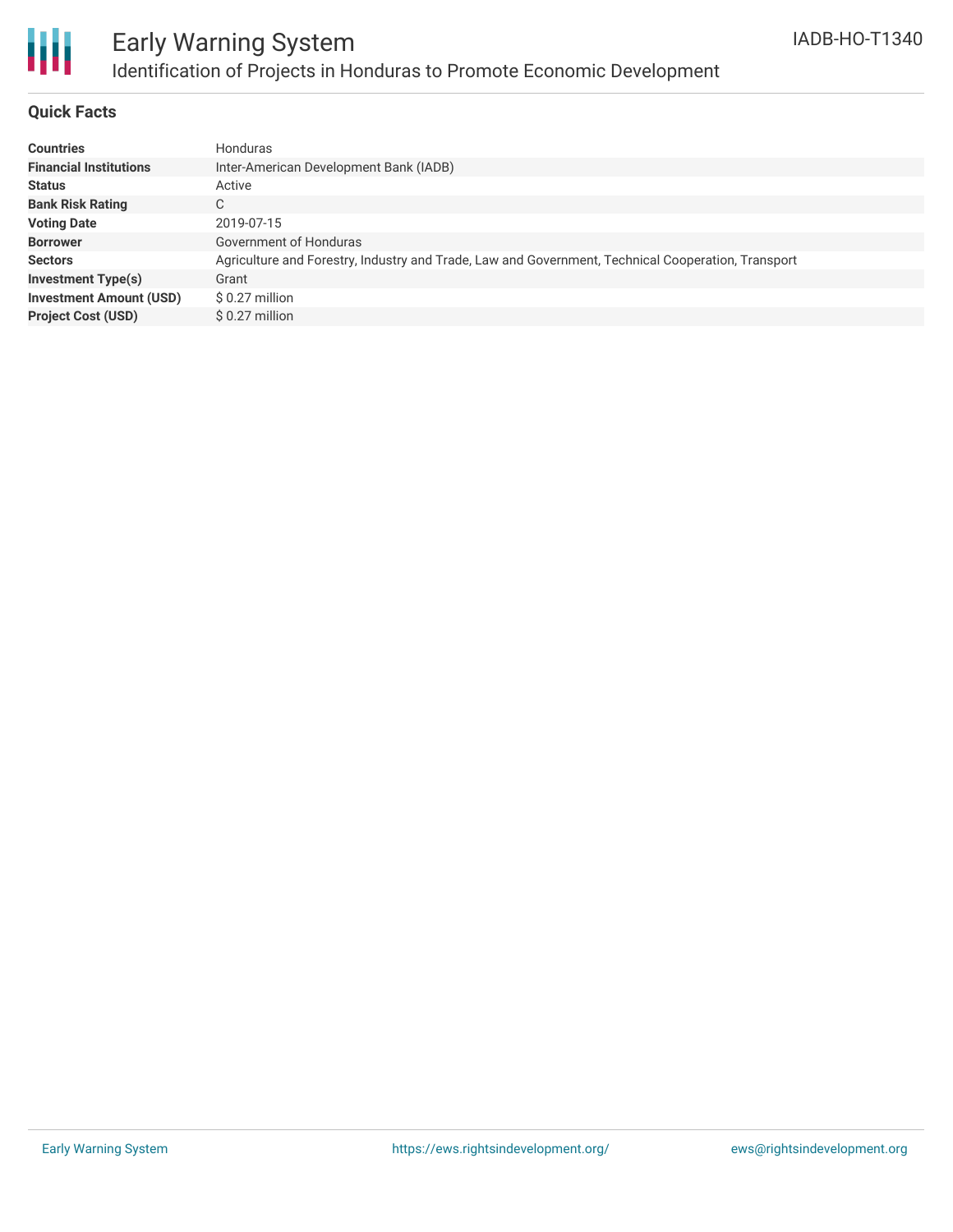

### **Project Description**

The objective of this project is to prioritize investments in infrastructure, including, but not limited to, investments in manufacturing, tourism, water and road infrastructure. A process of consultation and background check will be carried out through a process of dialogue with private and public sector actors. Investments that generate a significant impact on employment and economic growth for the country will be prioritized. Likewise, the prioritization of current projects (for example, those previously identified by the government, international organizations and the private sector) should quantify and define the sources of potential investment (public and-or private) and develop a strategy to attract these investments to the country.

inThe project will identify and prioritize a small number of national and foreign investments in sectors such as agribusiness, tourism, digital economy and maquila that are triggers for economic development and commercial integration of Honduras. A process of consultation and dialogue with actors from the private and public sector will be carried out to identify and prioritize projects that generate an important impact on employment and economic growth for the country. The diagnosis will also include a mapping of Honduran sectors and companies that export to the US. UU., And other main markets of destination, and that potentially can make investments in the country. In addition, US customs regimes will be evaluated. UU and other countries, taking into account possible change scenarios to attract investments to the country. Finally, prioritization should take into account an analysis of legal and regulatory gaps in these potential markets, as well as a quantification of the identified investments. A team with diverse academic and work experience will be formed, both in the public and private sectors. Specialists should have good knowledge of the country and include at least one economist, preferably with experience in microeconomics and business economics.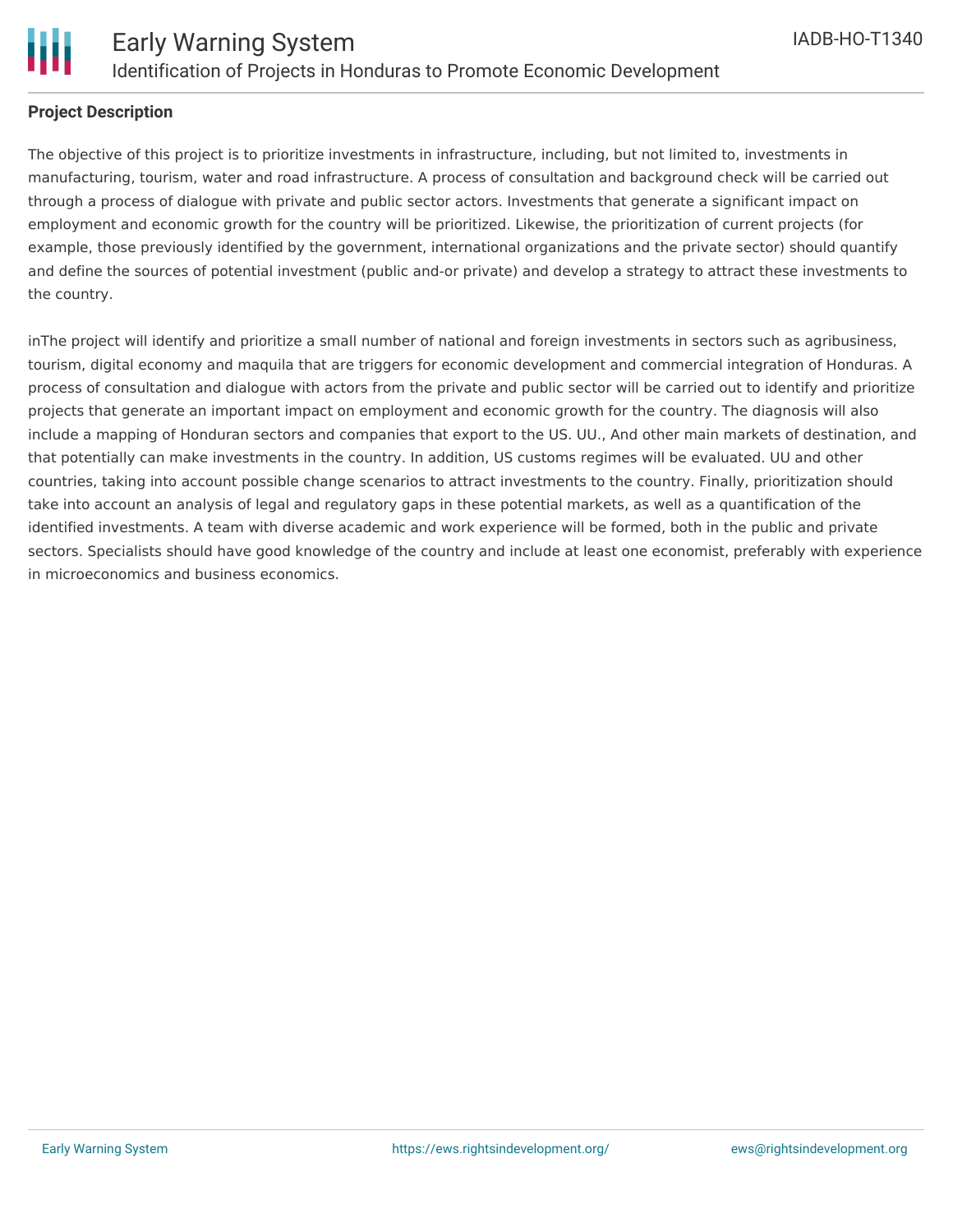

# Early Warning System Identification of Projects in Honduras to Promote Economic Development

### **Investment Description**

• Inter-American Development Bank (IADB)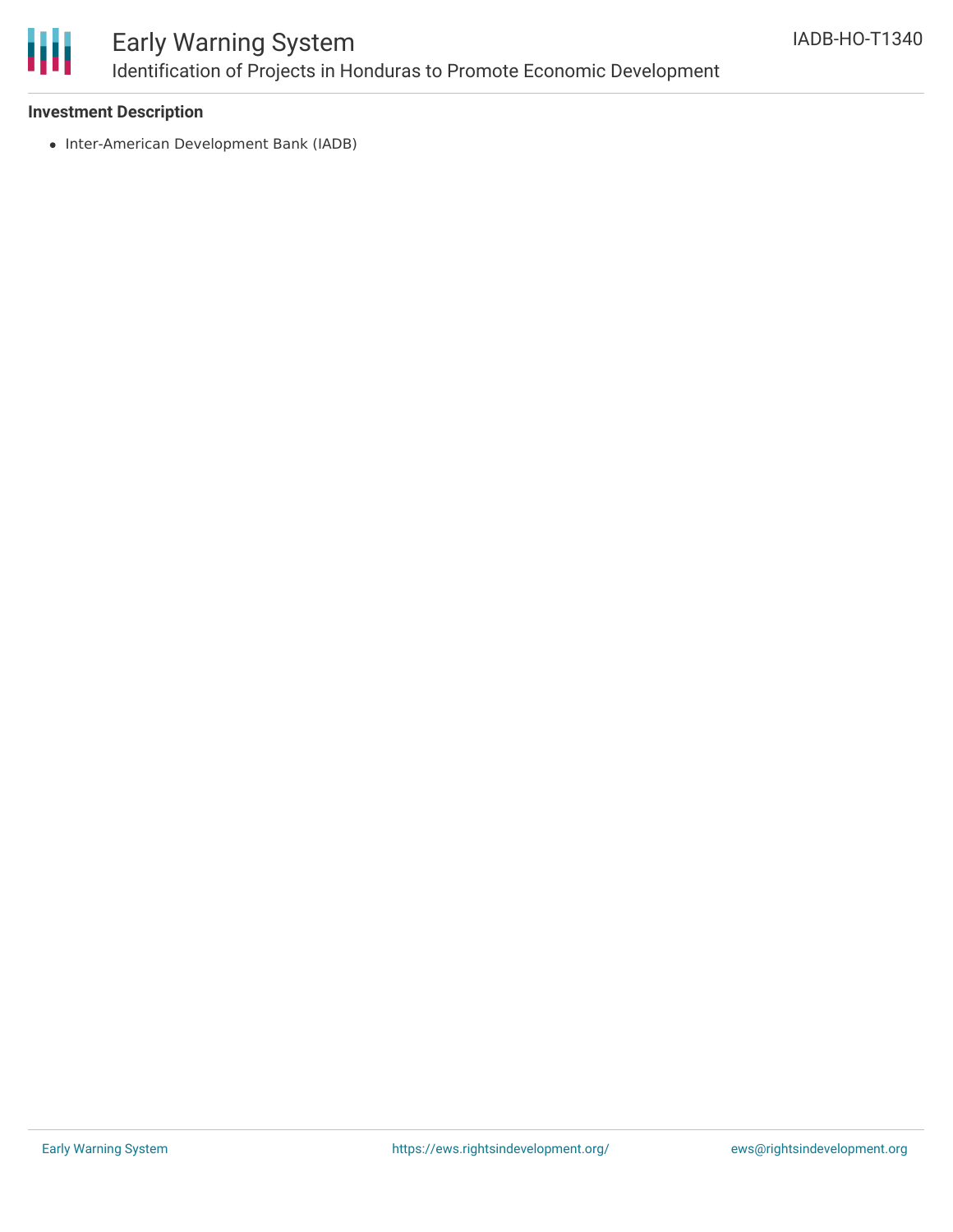

#### **Contact Information**

#### ACCOUNTABILITY MECHANISM OF IADB

The Independent Consultation and Investigation Mechanism (MICI) is the independent complaint mechanism and fact-finding body for people who have been or are likely to be adversely affected by an Inter-American Development Bank (IDB) or Inter-American Investment Corporation (IIC)-funded project. If you submit a complaint to MICI, they may assist you in addressing the problems you raised through a dispute-resolution process with those implementing the project and/or through an investigation to assess whether the IDB or IIC is following its own policies for preventing or mitigating harm to people or the environment. You can submit a complaint by sending an email to MICI@iadb.org. You can learn more about the MICI and how to file a complaint at http://www.iadb.org/en/mici/mici,1752.html (in English) or http://www.iadb.org/es/mici/mici,1752.html (Spanish).